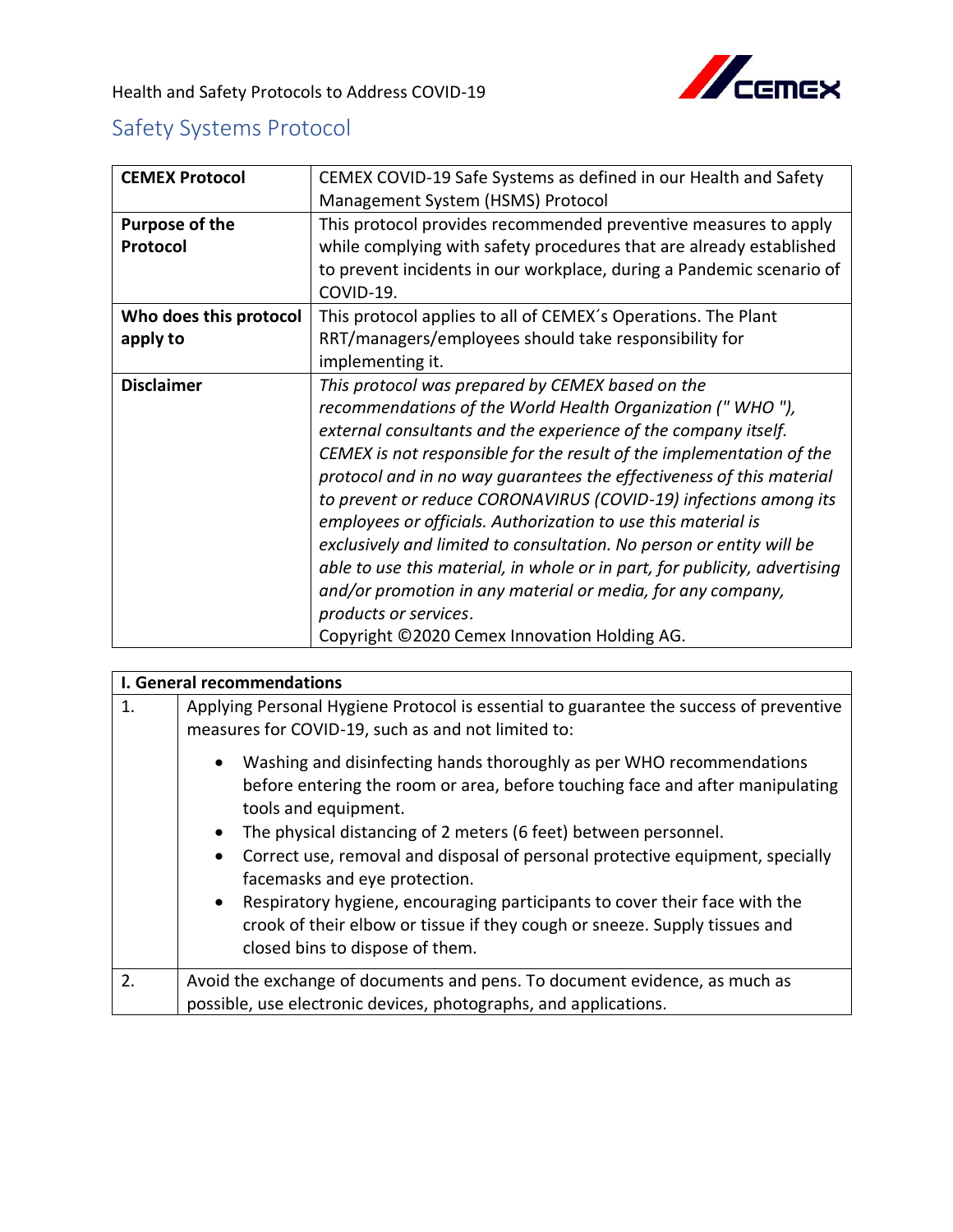

|    | I. Lock-out/Tag-out/Try-out (LOTOTO)                                                      |
|----|-------------------------------------------------------------------------------------------|
| 1. | As part of the standard procedure, every individual must carry a personal lock and        |
|    | identification card attached to it. It is recommended to use a plastic ID card containing |
|    | at least, user's name, company, supervisor's name, and contact information.               |
| 2. | All individuals must be using proper COVID-PPE (i.e. gloves, medical masks, goggles or    |
|    | a face shield, and gowns) in the operational area during this process.                    |
| 3. | Before inserting the lock with the ID card, both items must be properly disinfected by    |
|    | the user with alcohol-based or chlorine-based liquid.                                     |
|    | All areas that require frequent LOTOTO procedures, such as electrical and control         |
|    | rooms, should guarantee disinfectants available, with instructions on how to apply        |
|    | them.                                                                                     |
|    |                                                                                           |
|    | The application of disinfectants must be done before entering areas with high             |
|    | temperatures, electrical and flame risks.                                                 |
|    |                                                                                           |
| 4. | If the LOTOTO procedure involves more than one person, the physical distance of at        |
|    | least 2 meters (6 feet) must be respected, organizing a line between personnel,           |
|    | avoiding face-to-face contact and taking turns to insert the locks in the box.            |
| 5. | In areas with a high noise environment, radios must be provided to allow                  |
|    | communication between the personnel, to respect physical distancing recommended.          |
|    |                                                                                           |
| 6. | A list of persons participating as part of a team in applying the LOTOTO procedure        |
|    | must be kept, to track down the contacts in case of infection.                            |

| II. Permit to Work / High-risk tasks |                                                                                            |
|--------------------------------------|--------------------------------------------------------------------------------------------|
| 1.                                   | Only essential tasks and maintenance work must be done to guarantee the health and         |
|                                      | safety of our employees/contractors and operational continuity.                            |
|                                      | A reduced number of technicians and/or operators should be assigned to execute the         |
|                                      | task, limiting the number to not more than 5 workers, including the supervisor.            |
| 2.                                   | It is recommended to assign the same personnel to a specific working team and avoid        |
|                                      | exchanging members to different teams. All team members should be clearly                  |
|                                      | identified, assigning a name to the team, reinforcing identity and purpose.                |
| 3.                                   | Permit to work must be issued to risk assess the performance high risks tasks, such as:    |
|                                      | working at heights, working with high temperatures (hot work/cutting and welding),         |
|                                      | electrical work, working in confined spaces, lifting operations, working on/or near        |
|                                      | water, work involving excavation/breaking ground.                                          |
| 4.                                   | Permit to work will be filled only by the supervisor of the team, analyzed at the          |
|                                      | operational area with all team members and issued at the beginning of the task, and        |
|                                      | will last up to 15 days, or less If there are changes in initial instructions and scope of |
|                                      | work to be done. Physical distance (2 meter/6 feet) and permanent use of PPE should        |
|                                      | be observed at this stage. The permit conditions need to be reviewed every day             |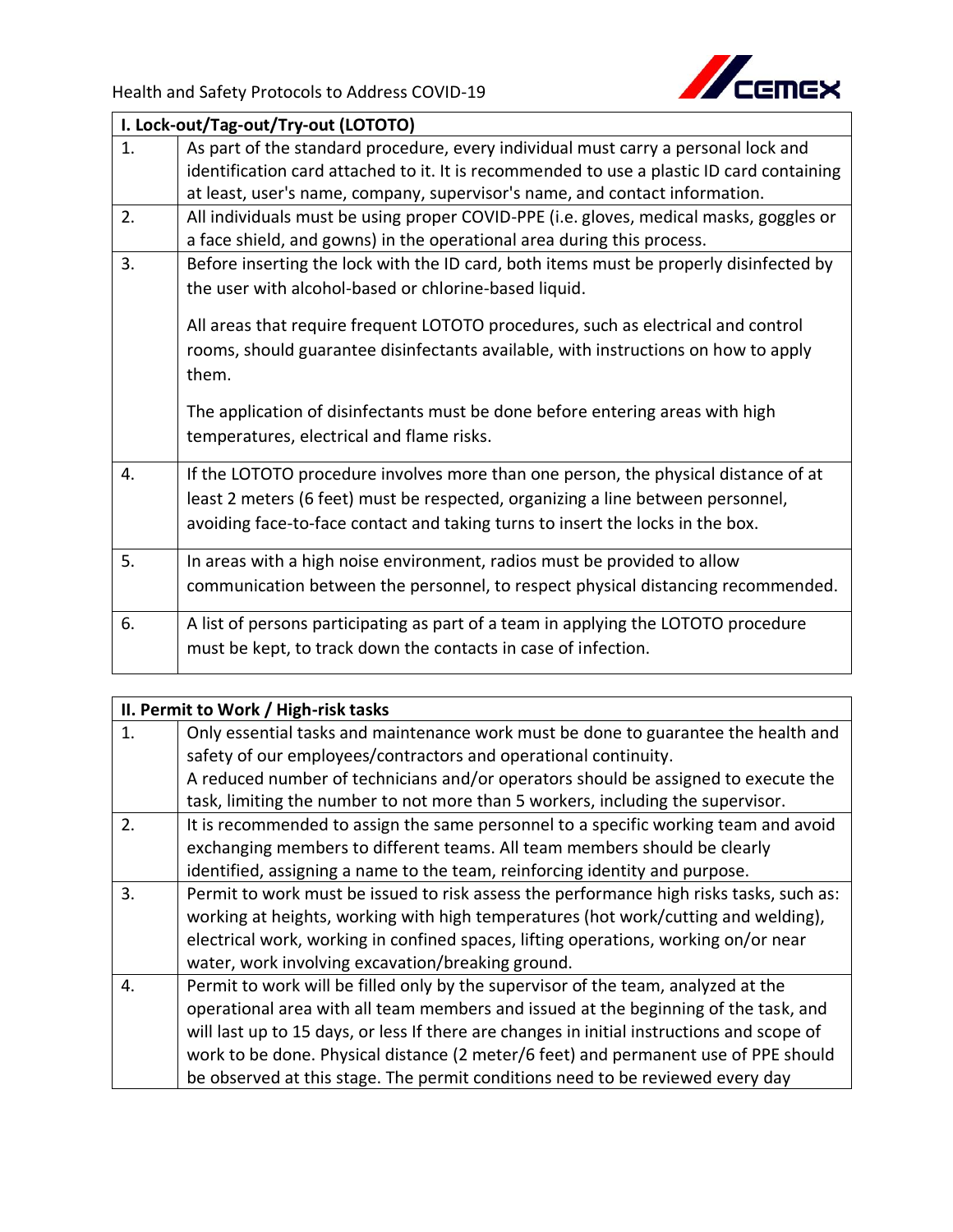

|    | II. Permit to Work / High-risk tasks                                                   |  |
|----|----------------------------------------------------------------------------------------|--|
|    | before starting the task by the supervisor and ensure the working team is aware of     |  |
|    | any updates or changes                                                                 |  |
| 5. | All tools and equipment must be disinfected before and after use by each user. While   |  |
|    | working with flammable or at high temperatures, be aware any alcohol-based             |  |
|    | disinfectant has dried out before commencing work.                                     |  |
| 6. | After completing the form, the supervisor must include the name of all participants in |  |
|    | the analysis process and document evidence by taking pictures of the team members      |  |
|    | and the filled-out form, sending the files by electronic means or application to H&S   |  |
|    | specialist and/or immediate supervisor.                                                |  |
| 7. | Permit to Work document should be placed inside a plastic transparent cover to be      |  |
|    | displayed on the working site for the duration of the work.                            |  |
|    | No additional signatures will be included during the revision and supervision process. |  |
| 8. | At the end of the work, the document will be submitted inside the plastic cover to     |  |
|    | H&S Department, placed In a box/tray assigned specifically to store and process one    |  |
|    | week after received. Assign 5-7 trays, one per day of working week to keep track of    |  |
|    | the date received by H&S Area. It is estimated that the COVID-19 virus remains active  |  |
|    | 3 days in plastic and 24 hours on paper or cardboard, according to a study from the    |  |
|    | New England Journal of Medicine.                                                       |  |

## **III. Risk Assessments/Take 5**

| 1.             | If risk assessment formats are separated from Permit to Work formats, the same<br>procedure should be applied as instructed in segment "Permit to Work/High Risks<br>tasks".                                                    |
|----------------|---------------------------------------------------------------------------------------------------------------------------------------------------------------------------------------------------------------------------------|
| 2.             | Take 5 is an individual risk assessment format, that should be filled before<br>commencing every task by every worker.                                                                                                          |
| $\overline{3}$ | Everyone must use their pen, as sharing any type of tool or equipment is prohibited.<br>After completing the assessment, sanitize your hands using alcohol-based gel, before<br>wearing your gloves to start the work assigned. |
|                |                                                                                                                                                                                                                                 |

## **IV. Safety Procedures/Standard Work**

| Only essential tasks and maintenance work must be done to guarantee the health and<br>safety of our employees/contractors and operational continuity.<br>If a standard work must be developed for essential tasks, the number of participants<br>should be limited to not more than 3 persons, that work as part of a previously<br>assigned team, as indicated in Permit to Work session.     |
|------------------------------------------------------------------------------------------------------------------------------------------------------------------------------------------------------------------------------------------------------------------------------------------------------------------------------------------------------------------------------------------------|
| To analyze step by step process, workers involved will document the procedures by<br>video, maintaining physical distance as much as the task allows. In cases a task must<br>be held between two or more individuals in short contact, all must wear proper<br>protective equipment and disinfect tools, masks, gloves and eye protection<br>individually, as soon as they complete the task. |